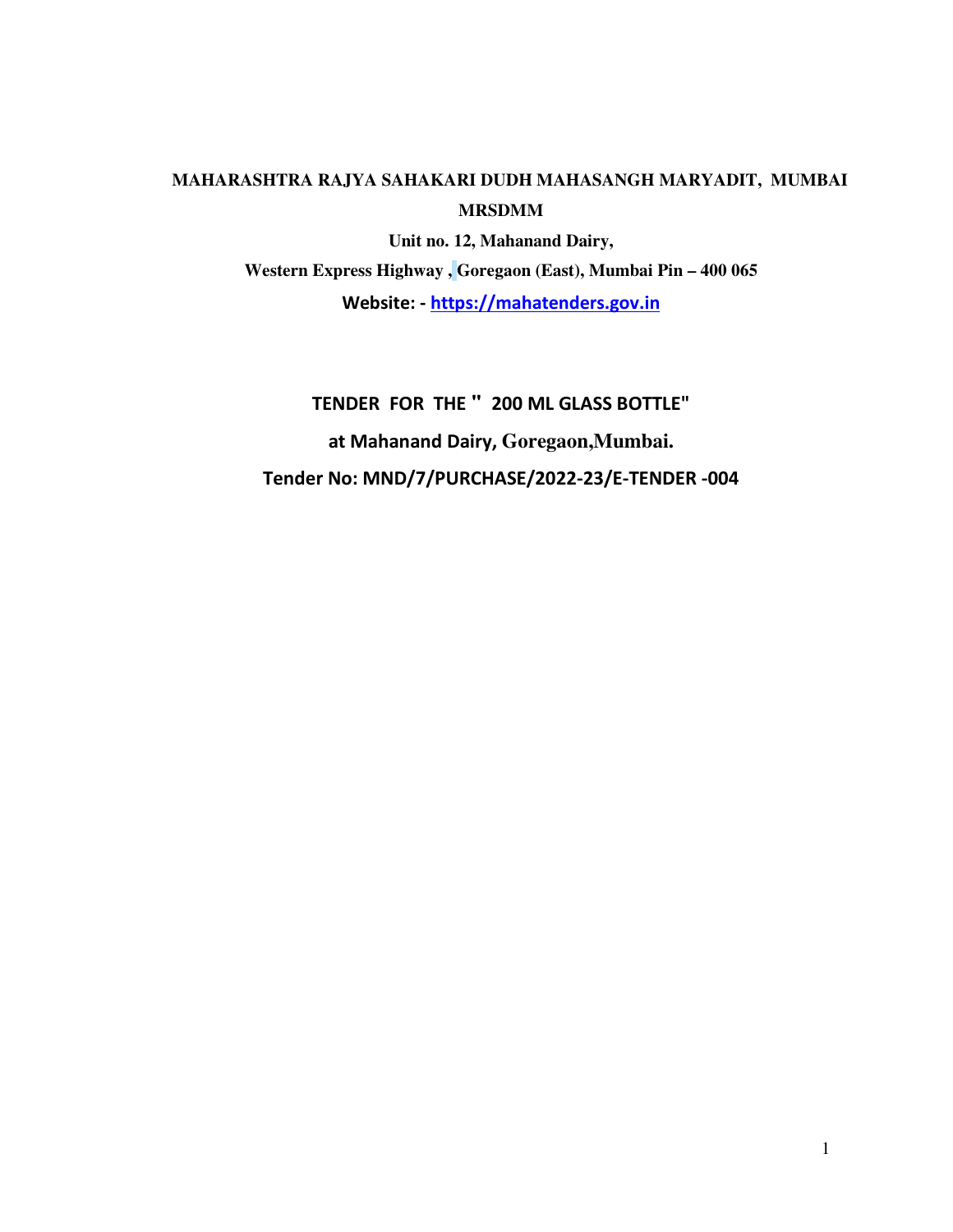# **MAHARASHTRA RAJYA SAHAKARI DUDH MAHASANGH MARYADIT MUMBAI (MAHANAND DAIRY)**

## **Tender No: MND/7/PURCHASE/004/2022 Date:- 27 .05.2022.**

Managing Director of MRSDMM, Mumbai invites online E-TENDER in two bid system from the suppliers of 200 ML GLASS BOTTLE.

| Sr | Description              | Tender Fee (Rs.)    | $EMD$ (Rs.)  |
|----|--------------------------|---------------------|--------------|
| No |                          |                     |              |
|    | TENDER FOR THE SUPPLY OF | 15000.00            | $1,50,000/-$ |
|    | " 200 ML GLASS BOTTLE"   | +18% GST 2,700.00   |              |
|    |                          | TOTAL Rs. 17,700.00 |              |

Interested eligible tenderers may obtain further information of technical specifications, required quantities and other terms and condition applicable for supply of above items from the e-tendering website http://mahatenders.gov.in

**Bidder has to select the payment option as "offline" to pay the tender fee as applicable. The tender form fee and EMD should be paid separately via offline mode only. (By Demand Draft in favour of "Maharashtra Rajya Sahakari Dudh Mahasangh Maryadit " Payable at Mumbai.)** 

Tender forms 'A' and 'B' along with terms and conditions of the tender can be downloaded from the website of MRSDMM on making payment of Rs. 15,000/- + GST 18% Rs. 2,700.00/- = Total Rs. 17,700/-. Both the payments should be paid via offline mode only & separately.

- (1) Please read the tender documents carefully. Only GST Registered tenderer can apply.
- (2) Intending Tenderer may obtain further information of technical specifications, required quantities and other term and conditions applicable for procurement of above items from the e-tendering website http://mahatenders.gov.in.
- (3) Please attach scanned copy of receipt / details of payment of cost of tender form, EMD Receipt and scanned copies of relevant document mentioned in the tender, while submitting tender / offer.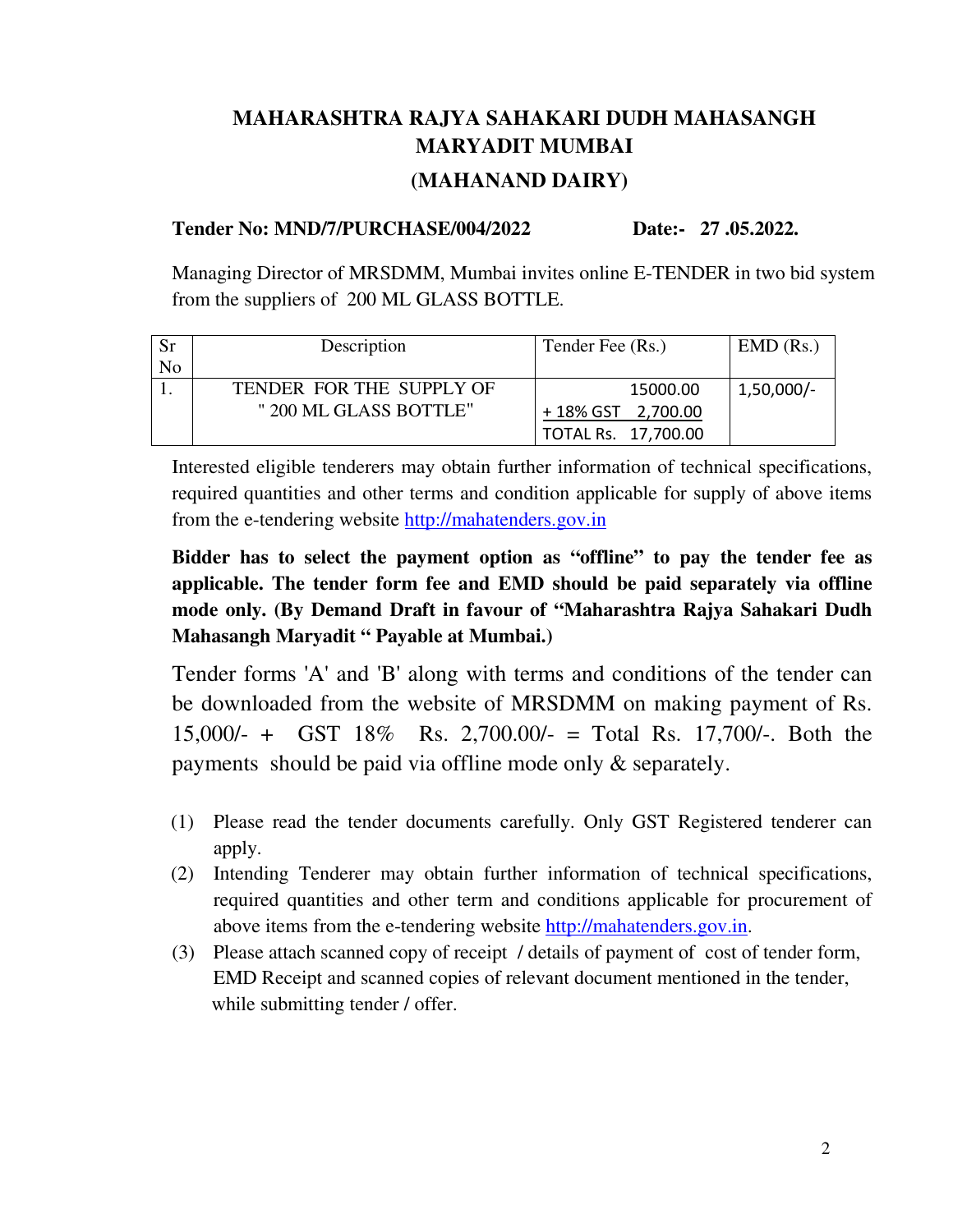#### **TENDER SCHEDULE**

- **1. Tender Publish date :- 27.05.2022**
- **2. Dates for issue Online / Download Tender Forms Date :- 27.05.2022 to 09.06.2022 at 10.30 A.M. to 5.00 P.M. (During Office working hours)**
- **3. Last date for Submission of Tender :- 09.06.2022 at 2 PM.**
- **4. Date & Time of opening Tender (Form A and B) 10.06.2022 at 3 PM.**
- **5. Tender Terms & Conditions : Attached / Placed below.**
- **6. Technical details along with Supporting documents : Form "A" Attached.**
- **7. Please quote your Rate (In enclosed Format) : Form "B" Attached**

## **INSTRUCTION REGARDING FILLING OF TENDER FORM**

- 1. While filling the form read the terms & conditions carefully.
- 2. Tender forms are to be filled in separately and submitted online through 'Window' provided on the 'Website of MRSDMM' separately and clearly marked as Form "A" & Form "B". All the columns in the tender form are to be filled in properly and completely.
- 3. Rates are to be filled on the page provided with the tender form. All pages should be digitally signed and sealed by the tenderer. Otherwise the tender form shall be summarily rejected. Incomplete form shall be rejected.
- 4. Tender forms shall be used only by the purchaser of the tender form, otherwise it shall be rejected summarily.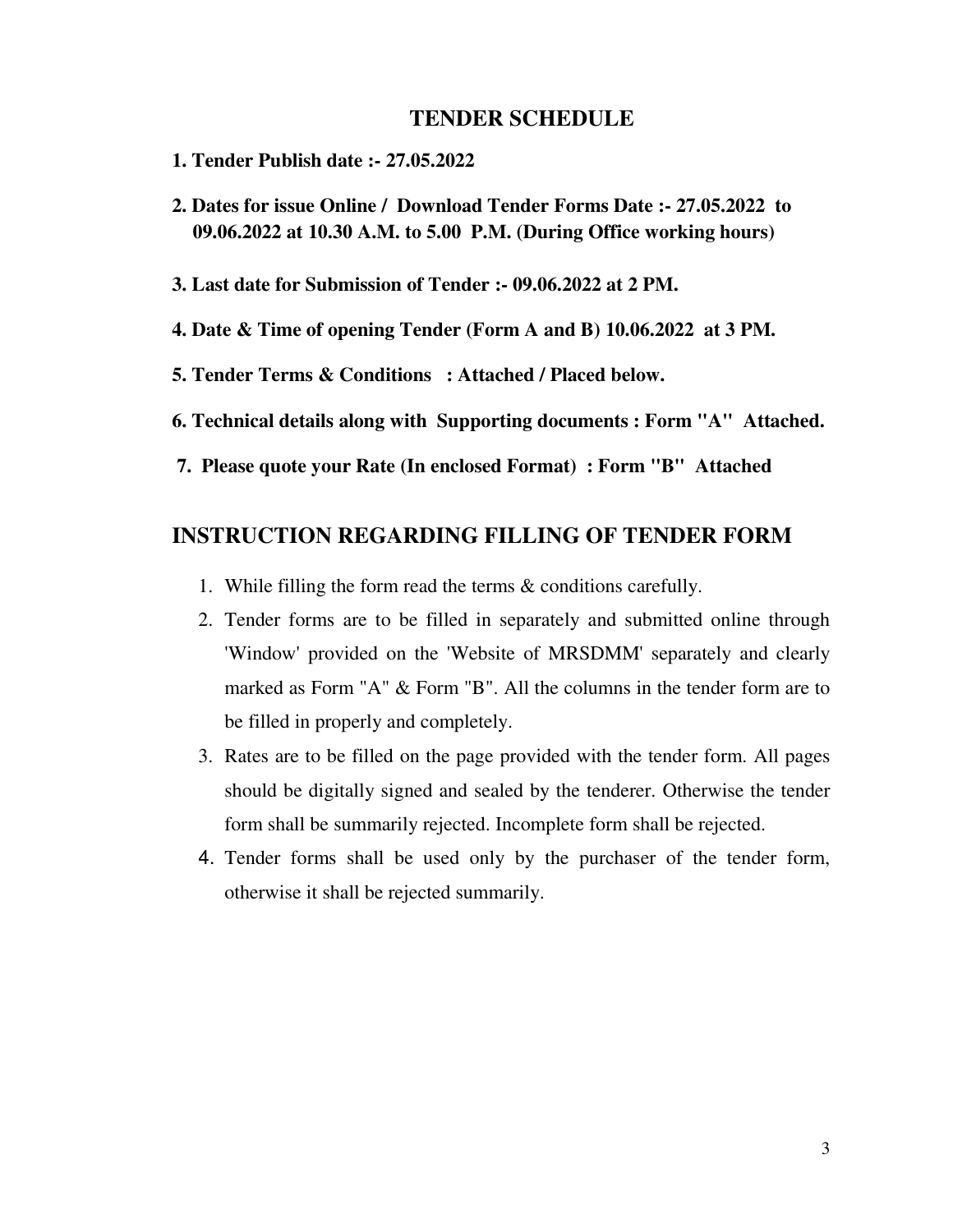# **TENDER FORM NO: 004 1 - Form "A" (TECHNICAL BID)**

TO,

The Managing Director, Maharashtra Rajya Sahakari Dudh Mahasangh Maryadit Mumbai, Western Express Highway, Goregaon (East), Mumbai – 400 065.

Dear sir,

With reference to your tender notice dated ---------- I/We, undersigned am/are interested to supply the " 200 ML GLASS BOTTLE" My/Our details are as mentioned below.

| 1              | Name of Applicant                          |  |
|----------------|--------------------------------------------|--|
|                | (In Block Capital Letters)                 |  |
| 2              | <b>Permanent Address</b>                   |  |
|                | (Along with scan copy of                   |  |
|                | Adhar and or PAN Card)                     |  |
|                | Registered Address of Company or Firm      |  |
|                | Registered No. With scan copy              |  |
|                | <b>Registration Certificate</b>            |  |
| 3              | Telephone No.                              |  |
|                | Mobile No.                                 |  |
| $\overline{4}$ | <b>E-mail Address</b>                      |  |
| 5              | Details of the authorized person           |  |
|                | who is authorised to sign                  |  |
|                | the tender / negotiate.                    |  |
| 6              | Details of the earlier supply of 200 ML    |  |
|                | <b>GLASS BOTTLE similar Quality.</b>       |  |
|                | (Please submit proper evidence             |  |
|                | from respective organisation/s)            |  |
|                |                                            |  |
| $\tau$         | If Tenderer is Manufacturer of 200 ML      |  |
|                | <b>GLASS BOTTLE License</b> / Certificate. |  |
|                |                                            |  |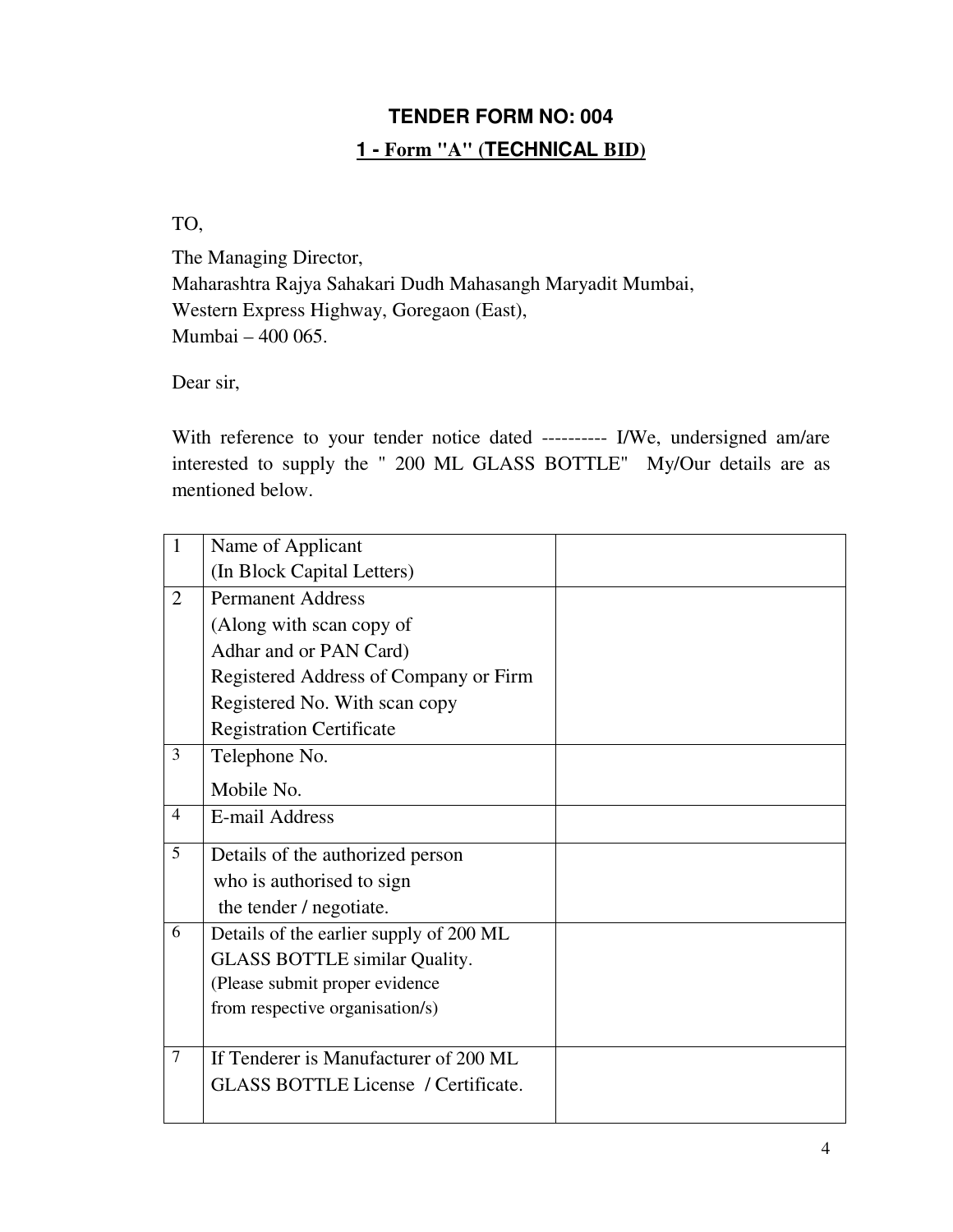| 8  | Details of turnover during last 3  |  |
|----|------------------------------------|--|
|    | Years.                             |  |
|    | Attach true copies of last 3       |  |
|    | years balance sheet and profit and |  |
|    | loss account.                      |  |
| 10 | Income tax Permanent Account No.   |  |
|    | And copy of the last filed return. |  |
| 11 | Any other information which the    |  |
|    | Tenderer willfully wants to        |  |
|    | disclose.                          |  |
| 12 | GST Registration No.               |  |
| 13 | Certificate of Analysis            |  |

## **Scanned copies of required documents to be submitted along with this Form :-**

1) Details of payment of Form Fee Rs. 17,700/- purchase of blank Tender Form.

Bank name -

D.D No. - Date. –

2) Details of payment of EMD Rs. 1,50,000/-.

Bank name -

D.D No.- Date. –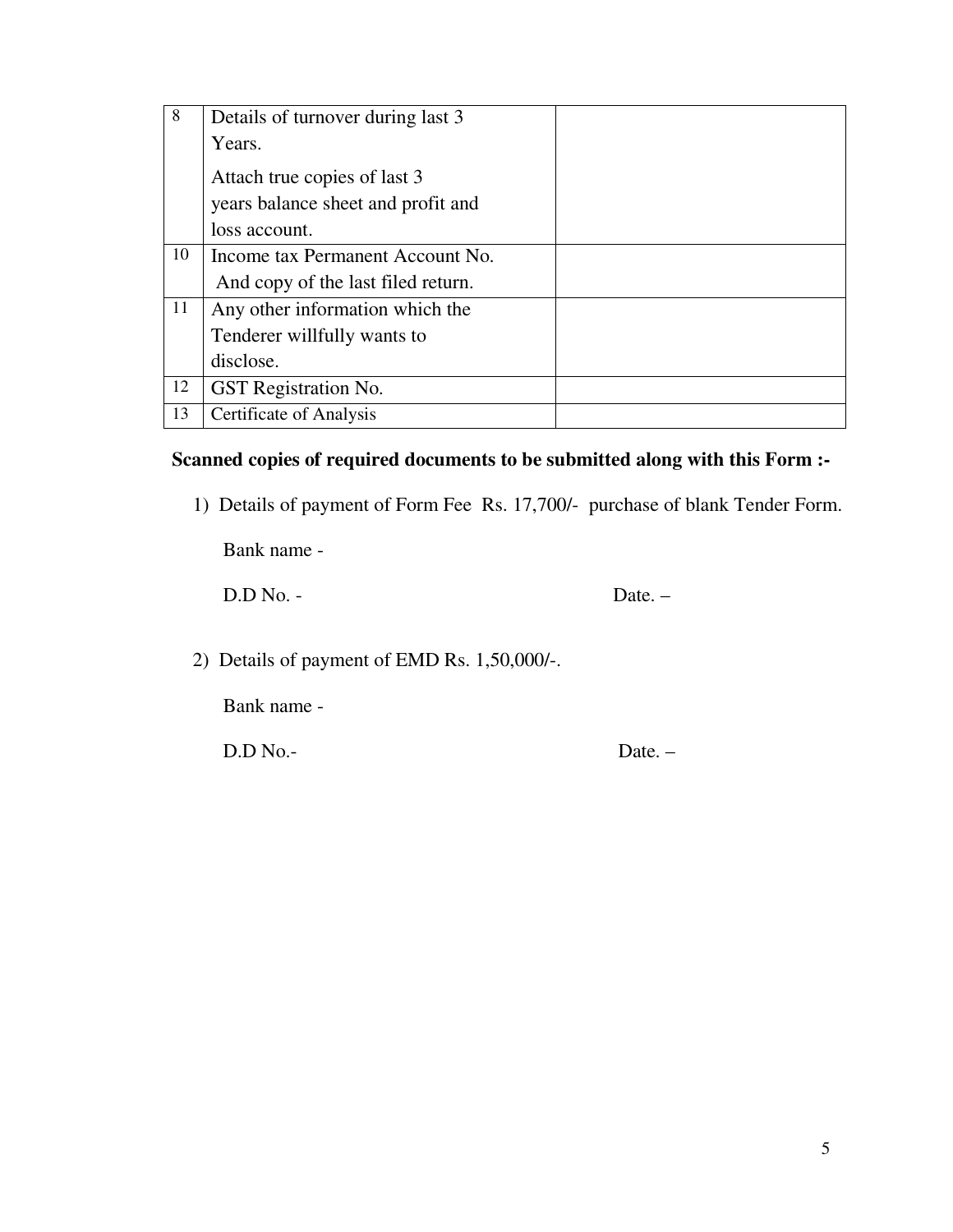I / We have gone through the terms and conditions of the the tender and proposed 200 ML GLASS BOTTLE Supply agreement / contract. We are ready to execute the Agreement with MRSDMM in case tender is awarded to me / us. We shall bear cost of stamp duty and registration charges if any. The above quoted rates shall be valid till such time the Agreement is in force.

Thanking you,

Yours faithfully,

NAME & SIGNATURE OF THE AUTHORISED SIGNATORY

NAME OF THE TENDERER RUBBER STAMP / DIGITAL SIGNATURE

**PLACE :-** 

**DATE:** 

## **LIST OF ENCLOSURES :-**

- **1.**
- **2.**
- **3.**
- **4.**
- **5.**
- 
- **6.**
- **7.**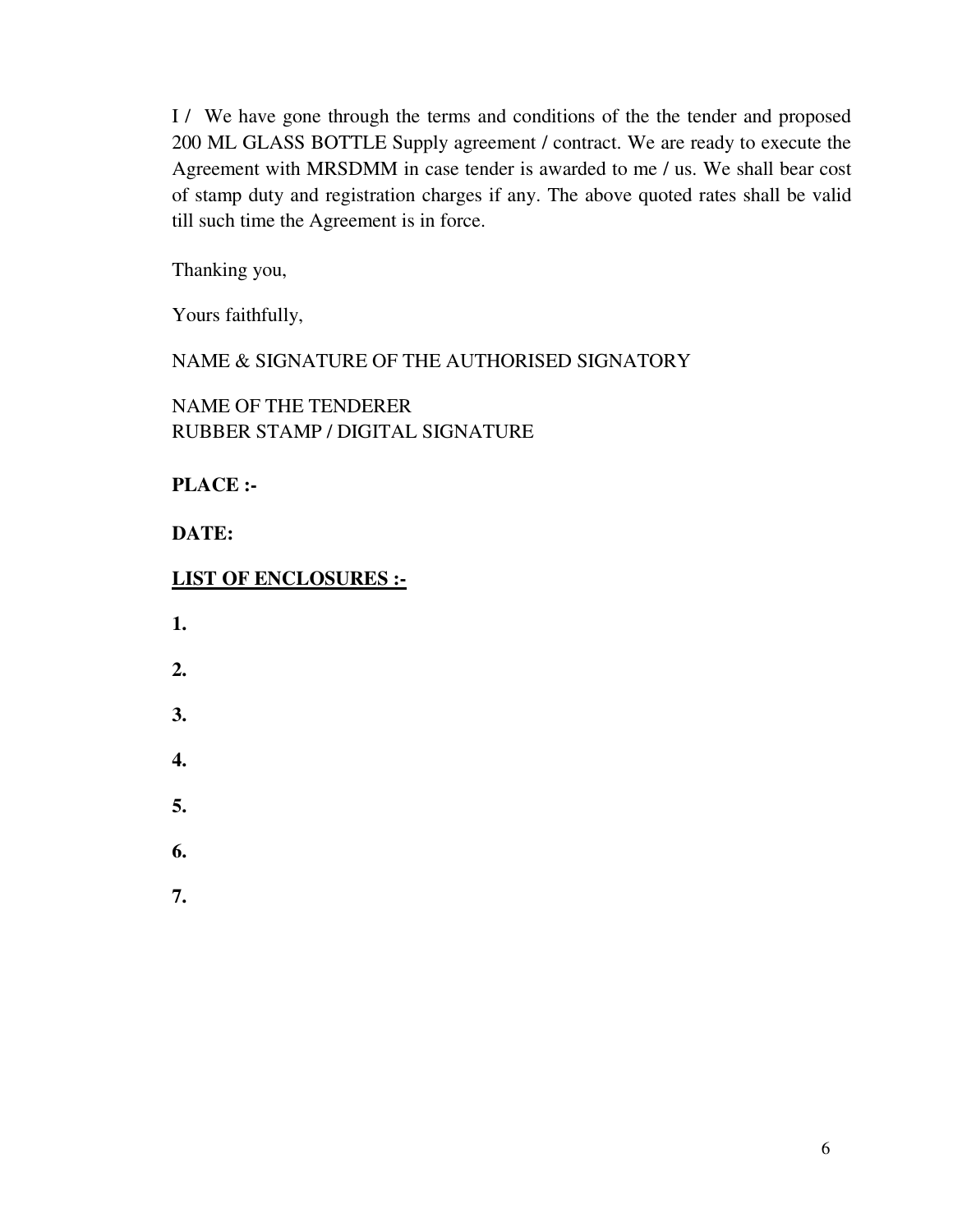## **TENDER FORM NO - 004 2 - Form "B" (COMMERCIAL BID)**

## **MAHARASHTRA RAJYA SAHAKARI DUDH MAHASANGH MARYADIT, MAHANAND DAIRY, GOREGAON (EAST), MUMBAI - 400 065. TENDER FORM FOR SUPPLY OF " 200 ML GLASS BOTTLE "**

In this commercial bid the tenderer shall submit "BOQ" format (i.e. Excel sheet in the commercial section of the tender.)

The rates quoted by the tenderer shall remain valid for a period of 120 days from the date of opening of the commercial offer i.e. (Finance Bid). The bidder must fill the exact amount of figure (Numbers) only in Finance Bid (BOQformat) section. Avoid any mathematical symbols in BOQ" format i.e. (5,\* etc.). If it is found MRSDMM reserves rights to reject the tender.

| SR.<br>NO. | NAME OF THE MATERIAL       | Particulars/<br><b>Specifications</b><br>of the material to<br>be purchased | APPRX.<br><b>QUANTITY</b><br><b>REQUIRED</b><br>(Nos) | <b>RATE</b><br><b>PER</b><br>No.<br>Rs. | <b>AMOUNT</b><br>RS. |
|------------|----------------------------|-----------------------------------------------------------------------------|-------------------------------------------------------|-----------------------------------------|----------------------|
|            | <b>200 ML GLASS BOTTLE</b> | As per Specification<br>Attached herewith                                   | 53,85,000                                             |                                         |                      |

## **CURRENT RAW MATERIAL RATE - ………….PER KG. Date :-**

Note: The Rates should be inclusive of all taxes, levies; transport charges etc. upto Mahanand Dairy, Goregaon, Mumbai -400 065. Any changes by Government Authorities in tax structure, during the contract period, the same would be made applicable.

I / We have gone through the term and conditions mentioned herein above. The above information is true and correct. The above quoted rates are inclusive of taxes & Tolls and are subject to the terms and conditions mentioned herein above. MRSDMM is authorised to deduct TDS and other statutory taxes from the payment of bills.

Yours faithfully,

NAME & SIGNATURE OF THE AUTHORISED SIGNATORY NAME OF THE TENDERER

RUBBER STAMP / DIGITAL SIGNATURE

**PLACE :-** DATE: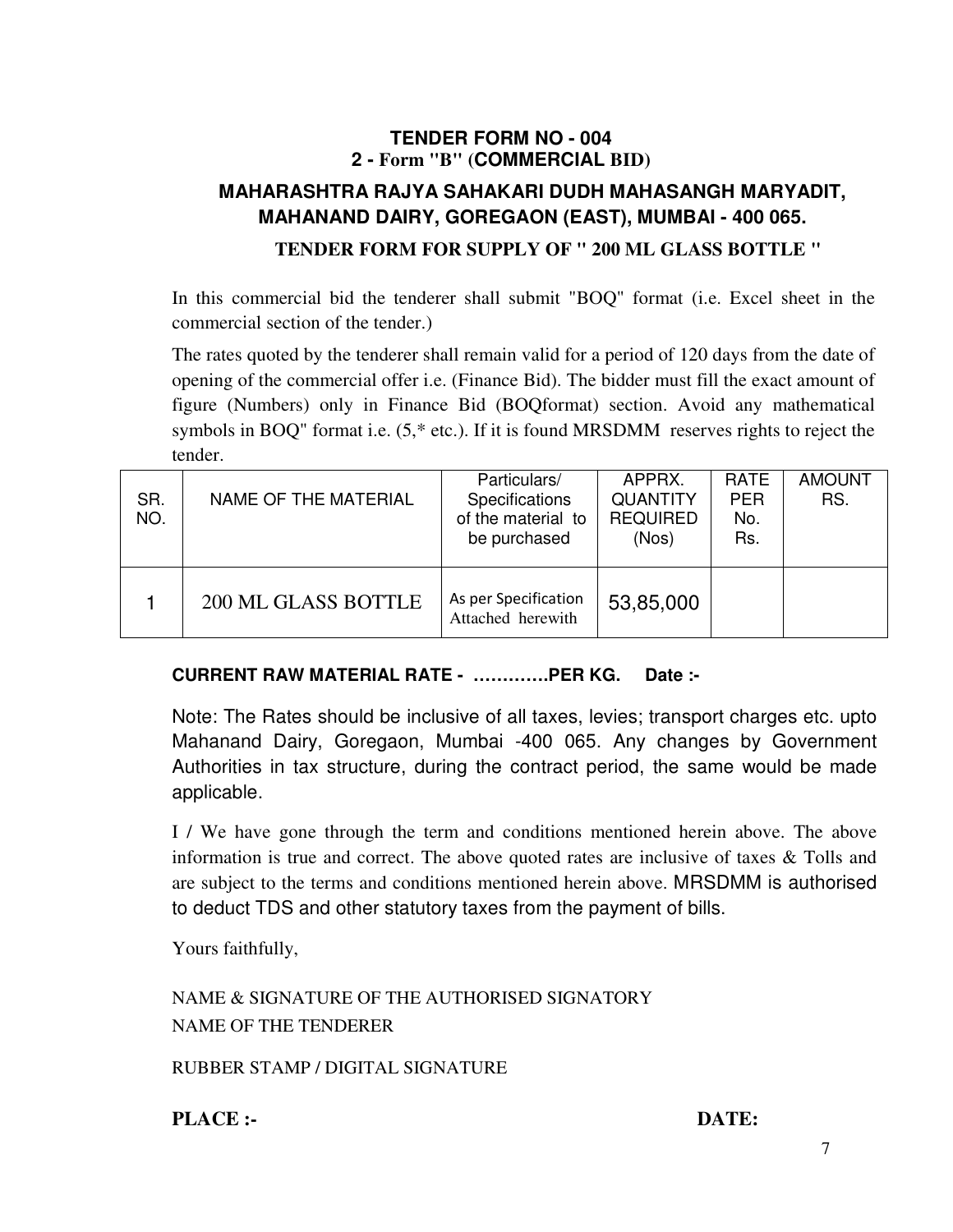## **MAHARASHTRA RAJYA SAHAKARI DUDH MAHASANGH MARYADIT.** MAHANAND DAIRY, GOREGAON (EAST), MUMBAI-400 065. *GENERAL TERMS & CONDITIONS OF TENDER FOR SUPPLY OF*  **" 200 ML GLASS BOTTLE"**

- 1) The Tenderer should quote unit rate (inclusive of levies, transport charges upto Mahanand Dairy, Goregaon (East), Mumbai-400065.)..& GST separately. Any changes by Government Authorities in tax structure, during the contract period, the same would be made applicable.
- 2) The tenderer should also state delivery period required for the completion of the order (Estimated time for supply of material).
- 3) The tenderer should be Manufacturer 200 ML GLASS BOTTLE.
- 4) The Tender form Fee (Non Refundable) and EMD should be paid via offline mode only. The Tender fee (Non Refundable) and EMD should be paid separately  $\&$  will be accepted in the form of Demand Draft only in favour of "Maharashtra Rajya Sahakari Dudh Mahasangh Maryadit " Payable at Mumbai.
- 5) The tenderer must attach the scanned of receipt copies of Tender fee (Non Refundable) and EMD while submitting the Technical bid via online mode. (www.mahatenders.gov.in) Failing to do so MRSDMM reserves right to reject the said bidder.
- 6) The tender should be submitted in two Bids  $(1&2$  as follows):
	- A) TECHNICAL BID:

This bid should contain technical information of the unit stated on page no. 1 to 6 and 8 to 15.

B) COMMERCIAL Bid:

In this commercial bid the tenderer shall submit "BOQ" format (i.e. Excel sheet) as per the excel sheet. The excel found in the commercial section of the tender. The rates quoted by the tenderer shall remain valid for a period of 120 days from the date of opening of the commercial offer i.e. (Finance Bid). The bidder must fill the exact amount of figure (Numbers) only in Finance bid (BOQ format) section. Avoid any mathematical symbols in BOQ format i.e.( $\%$ ,  $*$  etc.). If it is found MRSDMM reserve rights to reject the bidder.

- 7) The successful Tenderer should accept the Nominal Membership of MRSDMM.
- 8) The E.M.D. shall be forfeited if the successful tenderer fails to accept the contract. Without prejudice to the said action, MRSDMM shall be at liberty to initiate any other appropriate action against the tenderer for breach of contract. The E.M.D. of the unsuccessful tenderer shall be refunded within Two month from the date of finalization of the tenders.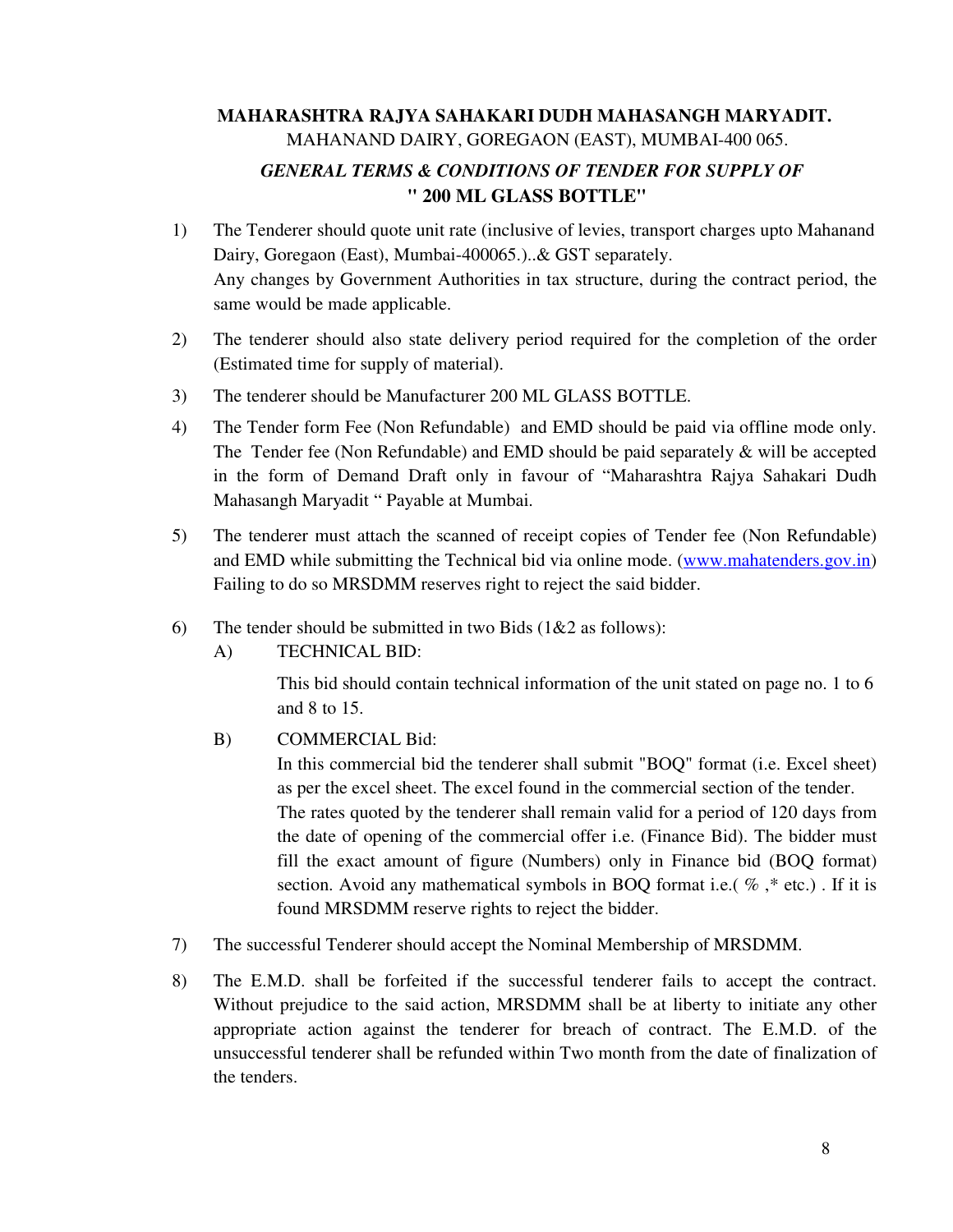- 9) The MRSDMM reserves the right to award the Contract for supply of " 200 ML GLASS BOTTLE " partly or in full or at their discretion and/or to reserve the right to cancel any or all the tenders without assigning any reason thereof.
- 10) The rates quoted should give break up of the elements of cost of raw material G.S.T. and other levies as well as packing and forwarding charges etc.

The prices quoted shall remain same during the validity period of contract which will be for the minimum period of one year. No price escalation on any account shall be taken into consideration.

- 11) If rates are equal, preference will be given to ISO 9001:2008 certified company.
- 12) The right to reject the tender which fails to comply with any of the terms and conditions mentioned herein is reserved.
- 13) Incomplete tenders shall be summarily rejected.
- 14) PRE-QUALIFICATION FOR BIDDER / TENDERER

Preference will be given to Bidders / Tenderer who have supplied of 200 ML GLASS BOTTLE to bonafide users during last 3 years. Documentary proof to this effect to be submitted along with the techno commercial bid. Bids submitted without necessary documents, shall not be considered.

#### QUALITY & QUANTITY :

- **a)** The supplier shall ensure that the 200 ML GLASS BOTTLE quality and quantity shall be as per terms of the P. O. or Tender Form.
- **b)** Testing of the 200 ML GLASS BOTTLE on arrival at site / point of delivery shall be done by MRSDMM and or their Agent. If supplied / tested material is not as per the specification shall be rejected by MRSDMM.
- 15) If at any point before finalisation of tender, it is realised by MRSDMM that tenderers have deliberately formed a cartel or syndicate to corner the contract, MRSDMM reserves the right of declaring the whole process null and void and also reserves the right of forfeiting EMD of concerned tenderers.
- 16) NON TRANSFERABILITY : The successful Bidders / Tenderer shall not without prior written permission of MRSDMM sublet, transfer or assign the proposed 200 ML GLASS BOTTLE Supply Contract to any third party.
- 17) The MRSDMM reserves the right to award the contract to more than one Manufacturer at the lowest rate (L1) to safeguard its own business interest.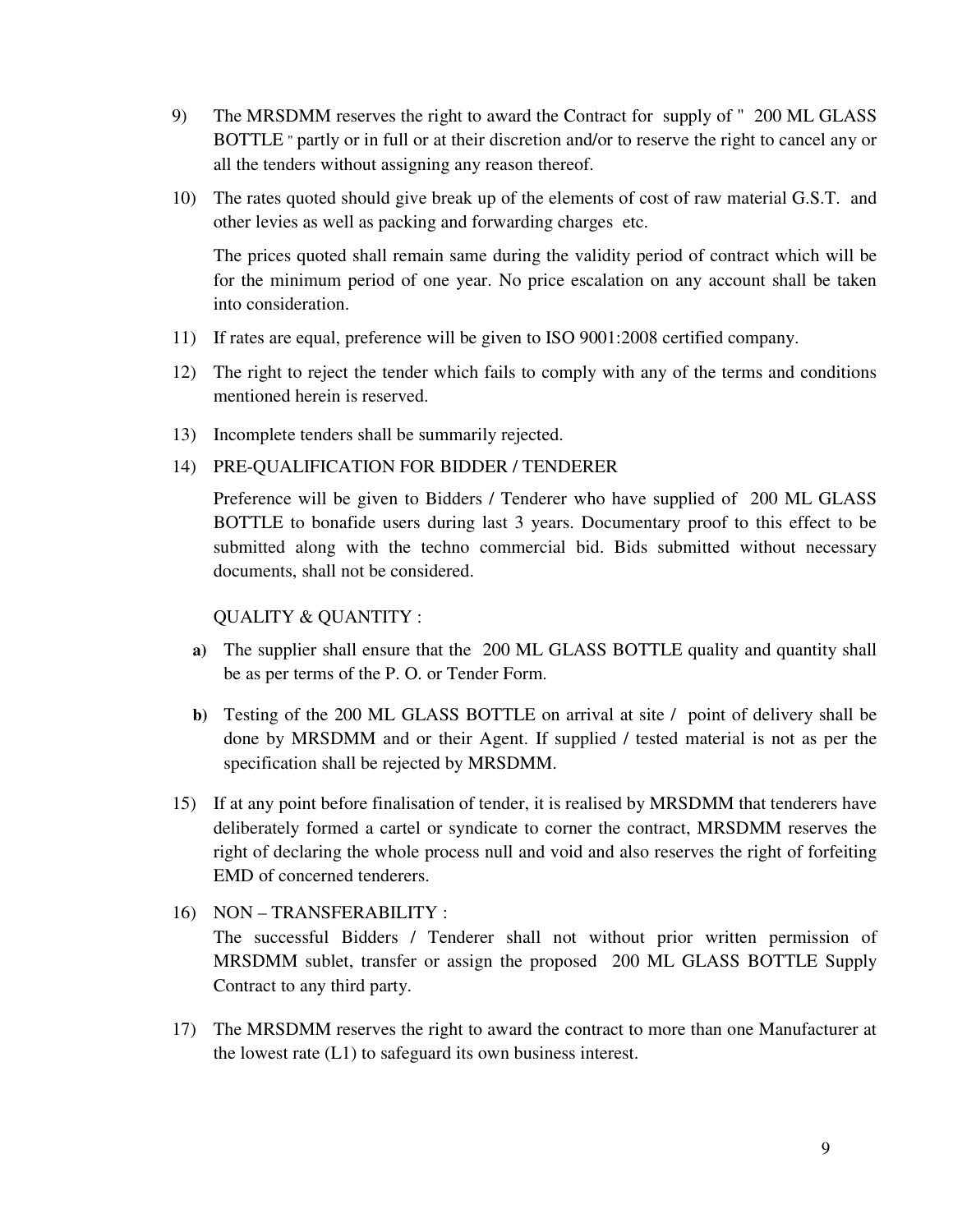- 18) In case of the Contract being awarded to more than one Manufacturer because of equal rates quoted, the quantum of supply order will depend upon the actual performance of the material.
- 19) TENURE OF AGREEMENT : Unless there is a breach of terms & conditions of 200 ML GLASS BOTTLE Supply Contract or the Proposed 200 ML GLASS BOTTLE Supply Contract is not terminated for whatsoever reason. Proposed 200 ML GLASS BOTTLE Supply Contract shall be for a period of one year from the date of entering into Proposed 200 ML GLASS BOTTLE Supply Contract & it can be extended for the next one year at the same rate subject to satisfactory & timely supply in the first year.

## 20) STAMP DUTY AND REGISTRATION CHARGES :

The Stamp duty and Registration charges if any, in respect of the Agreement / Award of Contract shall be borne by the Successful Bidders / Tenderer.

- 21) In case the basic price of raw material of " 200 ML GLASS BOTTLE" is decreased / increased at any time during the contract period, the supplier will be entitled for actual difference of increased /decreased in the price of raw material, after the supplier produces the documents regarding the price change by authority, in case, it is observed that the supplier has failed to inform about actual reduction will be recovered from him besides levying penalty. The rate of penalty will be decided by the MRSDMM.
- 22) In the event of purchase order being placed on the successful tenderer against his offer and his failure to supply 200 ML GLASS BOTTLE in accordance with the terms and conditions of this tender or his failure to replace 200 ML GLASS BOTTLE rejected by the MRSDMM within such time as may be stipulated. MRSDMM, shall be Entitled to purchase 200 ML GLASS BOTTLES from any other sources and at such price as the MRSDMM shall in its discretion may think fit and if such price shall exceeds the rates offered by the tenderer in his tender. In such case, the price difference paid by the MRSDMM shall be recovered from the tenderer either out of the EMD and or security deposit and or from the bills payable to the tenderer and or by way of any other legal remedies.
- 23) Delivery schedule for the supply of 200 ML GLASS BOTTLE for the next 12 months shall be given to the party by the MRSDMM separately.
	- a) In case after completion of contract total quantity supplied is less than 90% of the of the total quantity in the P. O. due to less consumption than the estimated, then M.D. of MRSDMM may extend the period for supply of remaining/required quantity at the same rate (Taxes applicable) with mutual consent between MRSDMM & successful tenderer.
	- b) On the contrary in case total supply of total quantity in the P. O. is completed before the contract period due to higher consumption than the estimated, then M.D. of MRSDMM may issue additional P. O. at the same rate for remaining period for the supply of approximate quantity required.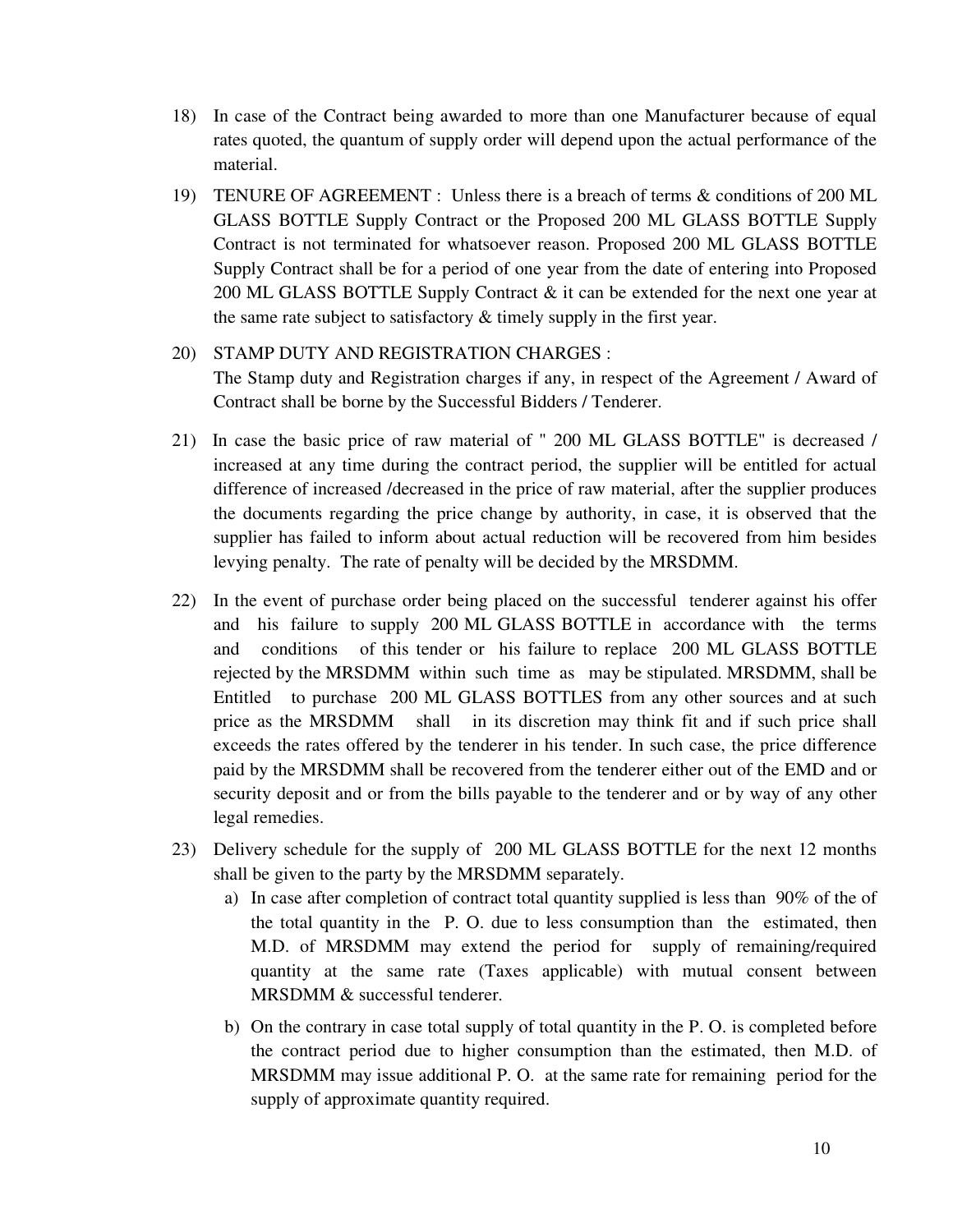#### 24) **TERMINATION OF CONTRACT:-**

In the event, if the successful tenderer fails to comply the present terms and onditions of this contract or any part thereof, the MRSDMM shall be entitled to take any one or all the actions mentioned below:-

- a) To terminate the present contract by giving 7 days notice in advance.
- b) To forfeit the full amount of Security Deposit or any part thereof against the losses and damages which cost has incurred.
- c) To purchase the balance quantity of 200 ML GLASS BOTTLE from the open market and recover excess amount paid by the MRSDMM in excess of the agreed price of this tender as per condition No.1.
- d) To recover penalties and other charges as provided in the present contract. Without Without prejudice to the above remedies and actions, MRSDMM shall be at liberty to initiate appropriate legal actions against the contractor for the breach of contract by the contractor.

#### 25) **WARRANTY CLAUSE :-**

The 200 ML GLASS BOTTLES supplied under this contract shall be of the best quality and shall be strictly in accordance with the specifications, set out by the MRSDMM. The successful Tenderer shall undertake that the 200 ML GLASS BOTTLE would continue to conform to the specifications annexed hereto and give warranty against all manufacturing defects during the period of contract. The tenderer should sign  $\&$  seal the copy of specification which is attached with the tender form. The MRSDMM may inspect /carry out the test of the 200 ML GLASS BOTTLES before its dispatch. The successful tenderer is under obligation to give 8 days prior intimation about supplies, so as to enable MRSDMM to arrange for prior inspection at the Tenderer's premises before despatch. If the said 200 ML GLASS BOTTLES are not found according to the specification/quality aforesaid or found deteriorated, replacement thereof and the decision of the MRSDMM in this regard shall be final, conclusive, and binding on the tenderer.

#### 26) PENALTY IN CASE OF DELAYED SUPPLIES:-

 In case of non-delivery/delay in delivery of 200 ML GLASS BOTTLE by the successful Tenderer, MRSDMM reserves the right to impose penalty at the rate of 0.5% of the value of the delayed supplied quantity per week or part of a week subject to the maximum penalty not to exceed 5% amount of the total value of the quantity under this contract under consideration.

- 27) In case, the 200 ML GLASS BOTTLE supplied is not as per specifications, the entire lot shall be liable for rejection.
- 28) The successful tenderer who is awarded the contract, must produce self declaration / certificate regarding use of food grade material in production of " 200 ML GLASS BOTTLE".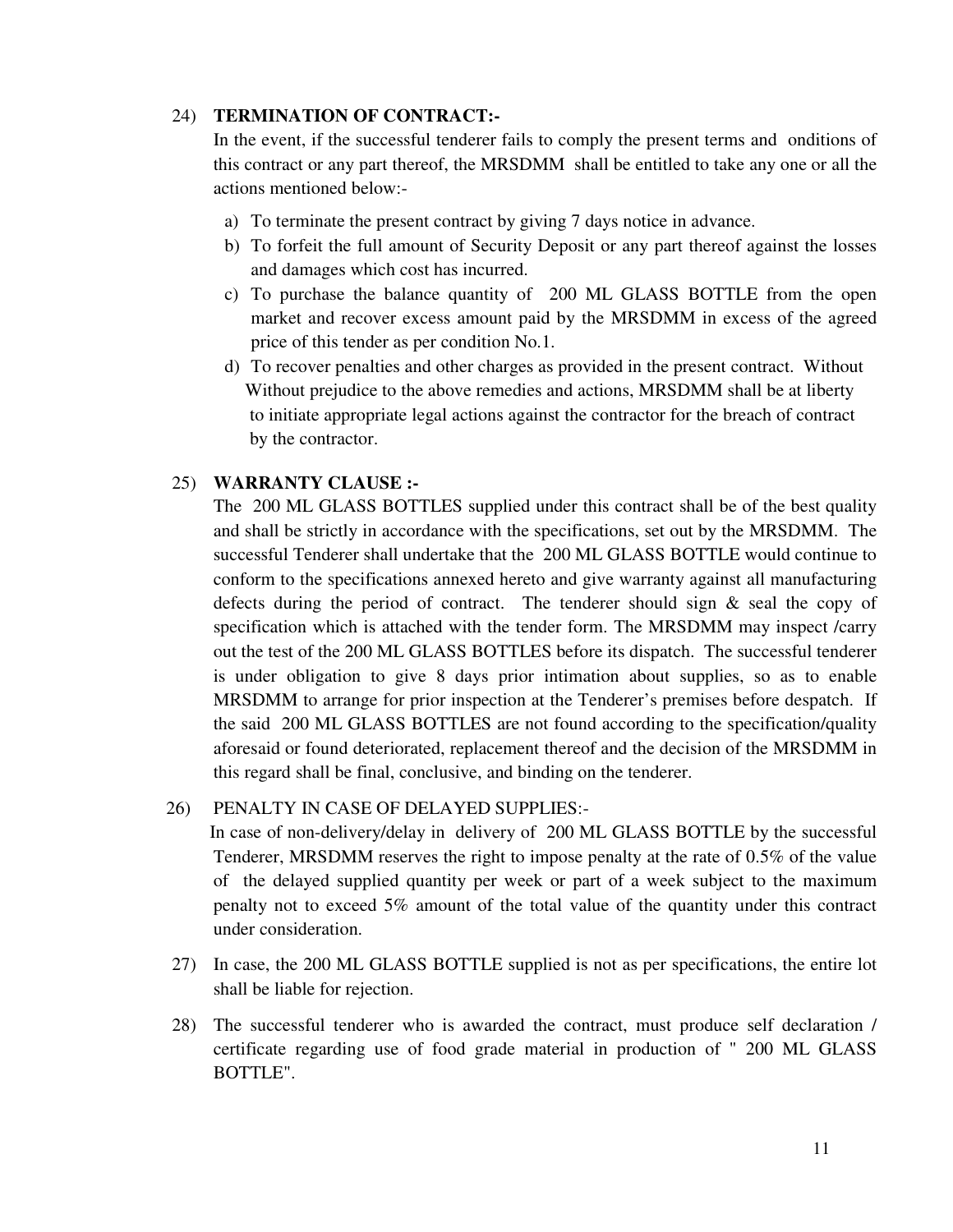- 29) The tenderer should provide Certificate of analysis with each consignment of raw material.
- 30) The tenderer should enclose copy of the Certificate issued by the Food & Drug Authority regarding the hygiene standards at the place of manufacturing where the material is manufactured or he should produce documentary evidence regarding the pest and health control measures adopted in the factory and premises. The MRSDMM may verify hygiene standards by paying surprise visit.
- 31) The successful Tenderer will be required to pay in 5% amount of purchase order by demand draft or furnish Bank Guarantee from a nationalized Bank for equal amount as Security Deposit and enter into an Agreement in the prescribed format, for the due performance of the contract. The Security Deposit shall not carry any interest and shall be subject to adjustment towards any loss that may be sustained by the MRSDMM. The Security Deposit will be refunded within 3 months from the date of successful completion of this contract and or only after finalising the accounts of the tenderer, pertaining to this contract.
- 32) The supplier should undertake to extend the validity of the Bank Guarantee, in case, the supply of 200 ML GLASS BOTTLE is delayed beyond the validity period of the Bank Guarantee.
- 33) Besides the prior inspection at the discretion of the MRSDMM at the Tenderer's Premises, inspection and also laboratory tests at reputed Laboratory or at MRSDMM laboratory may be carried out to ensure the quality of the 200 ML GLASS BOTTLE.
- 34) 200 ML GLASS BOTTLES should be dispatched at Tenderer's risk. The Tenderer shall be responsible until the entire consignment of 200 ML GLASS BOTTLE has arrived in good condition at Mahanand Dairy at Goregaon & Mahanand Dairy at Nagpur or at any other specified destination. Loading & Unloading will be the responsibility of successful Tenderer.

#### 35) **TERMS OF PAYMENT**

The payment in respect of goods supplied will be made within 30 days after the receipt of the bill thereof (subject to satisfaction of the MRSDMM that all the conditions of this tender are complied by the tenderer)

36) The tenderer shall be bound to supply the 200 ML GLASS BOTTLE as per actual requirement and or delivery schedule of MRSDMM. The MRSDMM shall be at liberty to increase or decrease the agreed quantity by 10%.

### 37) **LEGAL JURISDICTION:**

All disputes relating to this Tender or arising out of this contract shall be subject to the jurisdiction of the Mumbai Courts Only.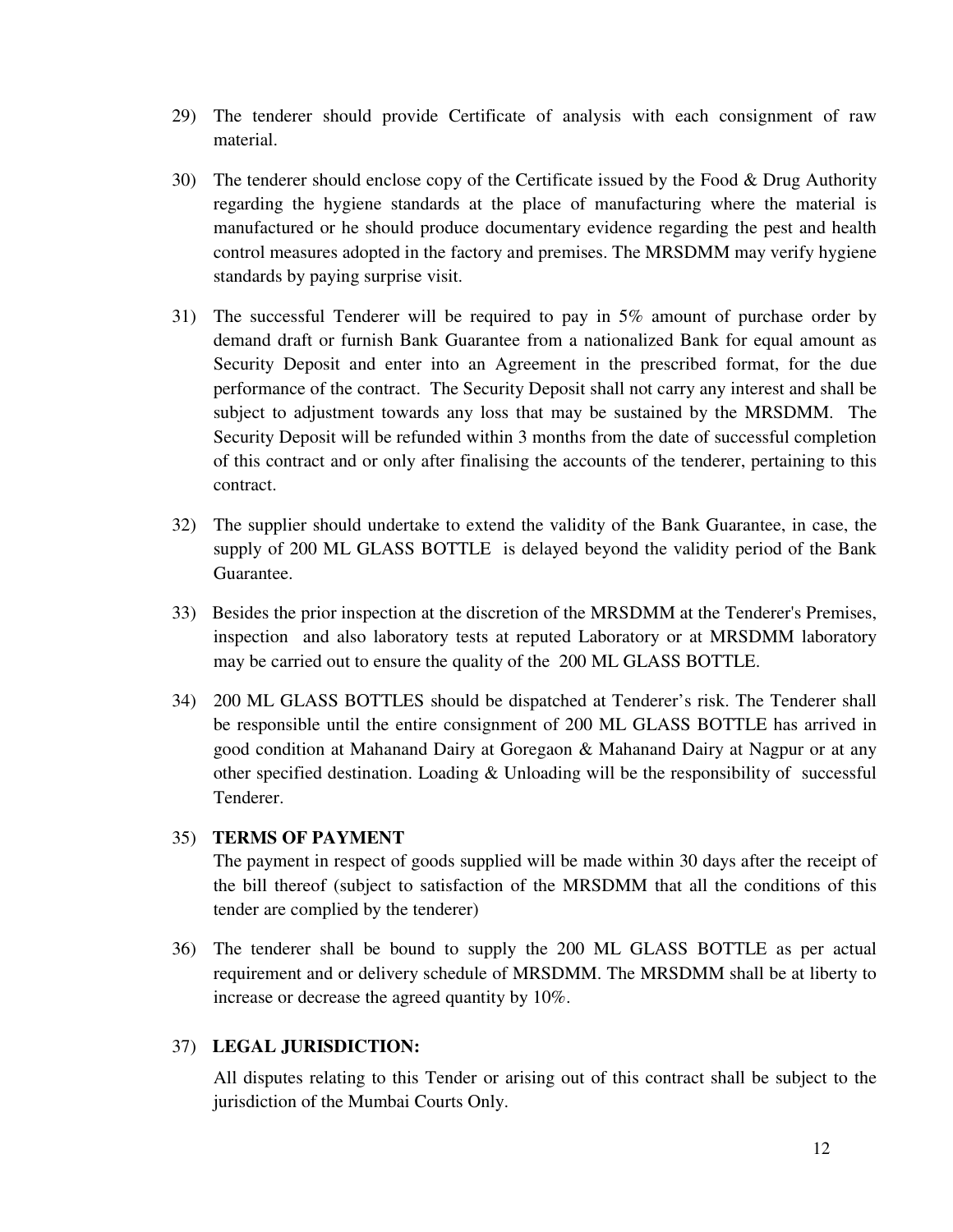I/We state and declare that we agree with the above terms and conditions.

### **NAME & SIGNATURE OF AUTHORISED SIGNATORY OF THE TENDERER**

DATE:

SEAL

PLACE: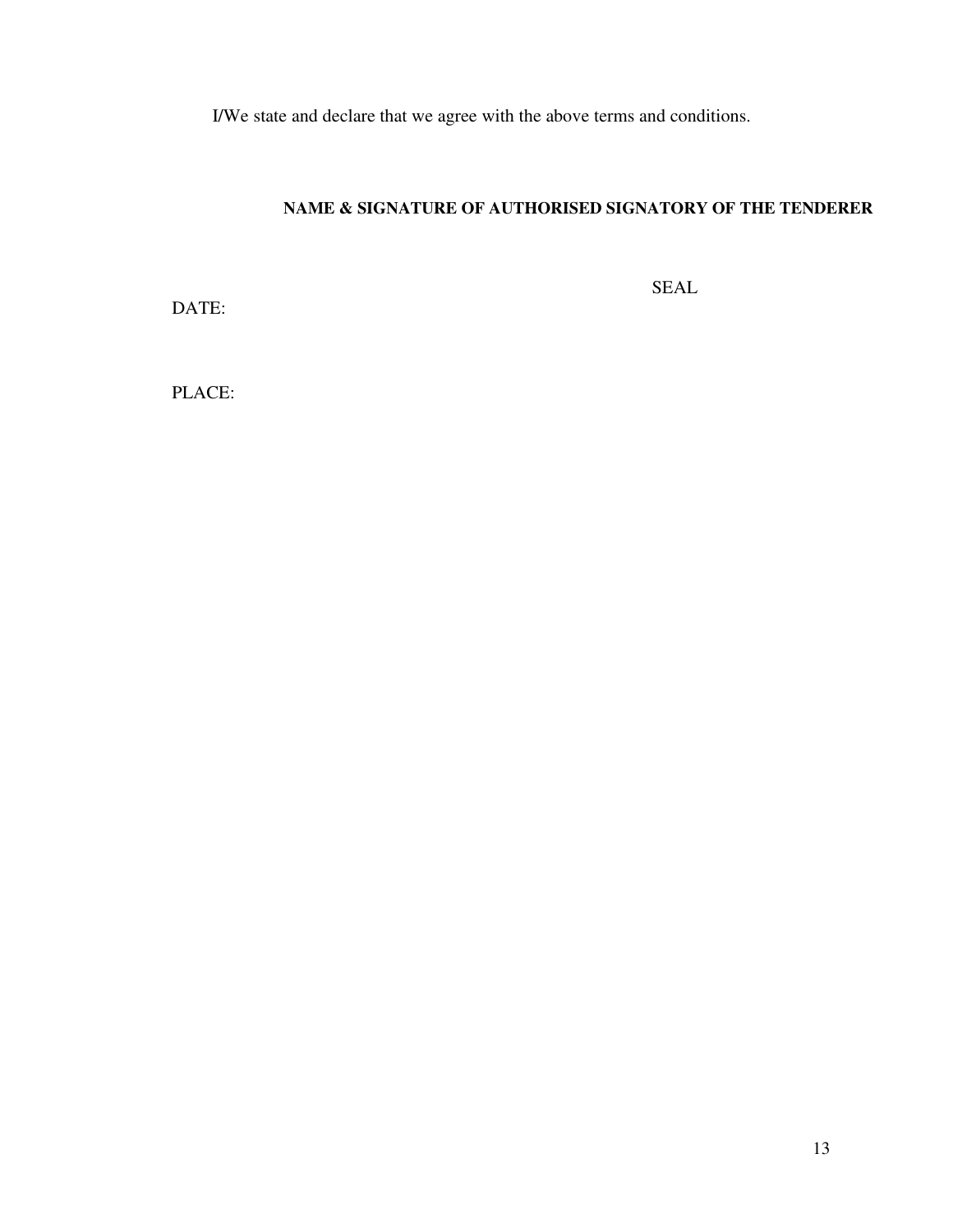# MAHANAND DAI SPECIFICATION FOR AAREY DAIRY BRAND

# SPECIFICATIONS FOR GLASS-BOTTLE 200 ML

# Glass Bottle (200ml flint round cc bottle)

### 1. Chemical Compositions: -

Bottles manufactured should be of Hydrolytic Resistance glass conforms to USP Type –3 as per US<br>pharmacopoeia XXIII (1984)

#### Phvsical Parameters: -

|                                          | Sr. No.<br>1 Weight                                                                                                                      | Min<br>140.00 gm                                                               |                    | Max<br>160.00 gm |
|------------------------------------------|------------------------------------------------------------------------------------------------------------------------------------------|--------------------------------------------------------------------------------|--------------------|------------------|
|                                          | 2 Capacity B.F.                                                                                                                          | 209.00 ml                                                                      |                    | 219.00 ml        |
|                                          | 3 Height                                                                                                                                 | 151.50 mm                                                                      |                    | 153.00 mm        |
|                                          | 4 Body die                                                                                                                               | 53.00 mm                                                                       |                    | 56.00 mm         |
|                                          | 5 Perpendicularity                                                                                                                       | 4.80 mm                                                                        |                    |                  |
|                                          | Finish STD crown cork<br>6                                                                                                               | 26.37 mm                                                                       |                    | 27.00 mm         |
| i)<br>$\overline{11}$ )<br>iv)           | Strength Parameter: -<br>Annealing<br>Thermal Shock<br>iii) Internal pressure<br><b>Glass Distribution</b><br>(At same horizontal Plane) | Temper No. $<$ or = 4<br>As per IS: 7459<br>$-N. A. -$<br>Min : $Max = 1: 2.5$ |                    |                  |
| i)<br>$\ddot{\mathbf{i}}$<br>iii)<br>iv) | <b>Visual Parameters:-</b><br>Colour<br>Critical<br>Major<br>Major                                                                       | Should be clear<br>AQL<br>AQL<br>AQL                                           | 0.65<br>1.5<br>4.0 |                  |

. The Specification is prepared onthebasis of IS 1392:1999.

Sampling should be done as per Sampling Plan IS: 2859.

Size  $\&$  shape of the glass should be as per the design attached herewith.

\*Certiticate of Analysis should be provided wirh each consignment of raw material

| Water.  |             |                    |                    |
|---------|-------------|--------------------|--------------------|
|         | PREPARED BY | <b>APPROVED BY</b> | <b>RELEASED BY</b> |
| Ver 1.0 | 10/12/2020  | $A/QC/SP-14$       | Page No. 1 of 2    |

 $(5, 0)$